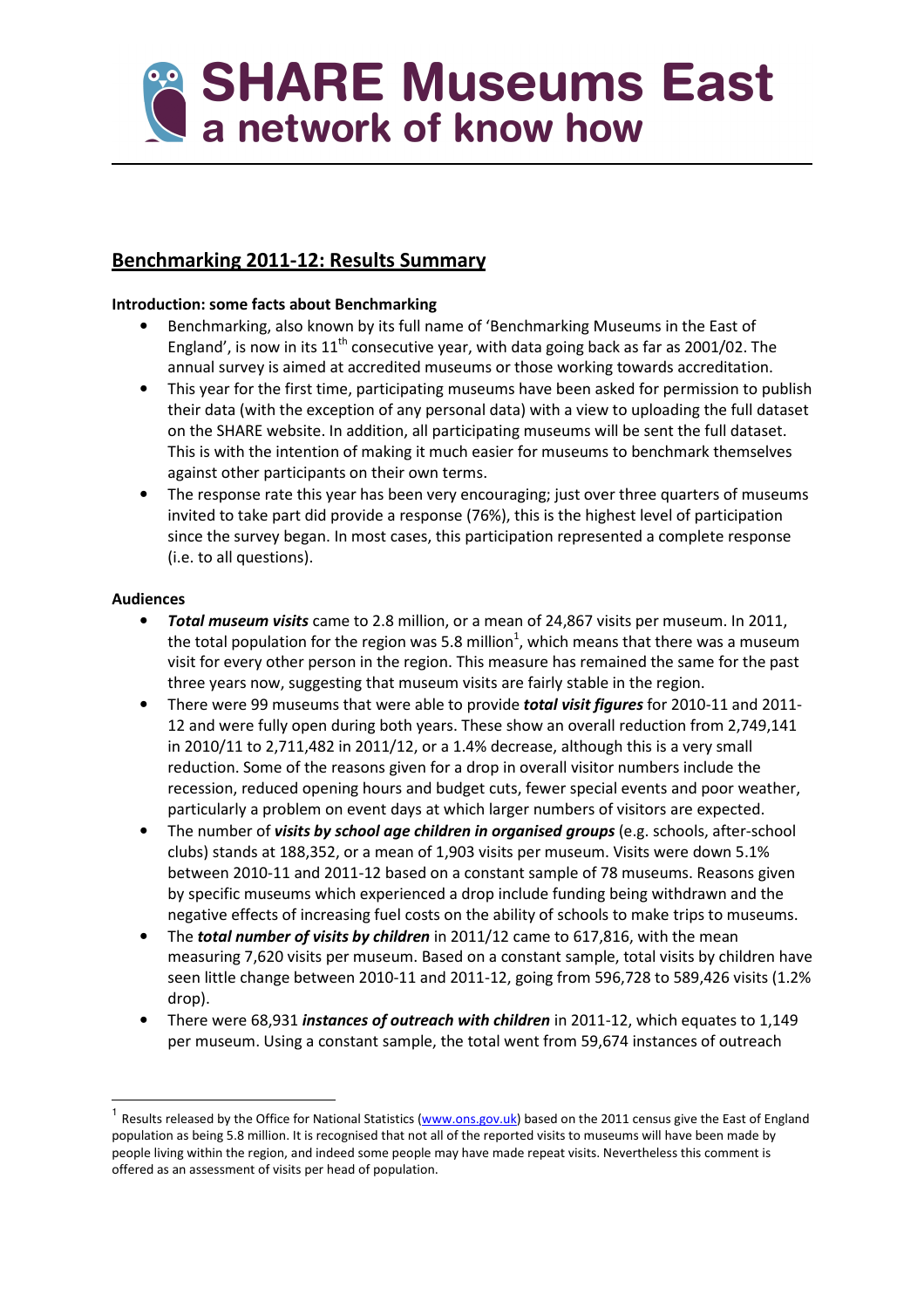with children in 2010-11 to 65,846 instances in 2011-12, this is a significant increase of 10.3%.

• Instances of outreach with adults totalled 54,644 in 2011-12 and the mean figure was 994 per museum. Based on a constant sample, this measure actually saw a significant drop of 9.1% over the two years between 2010-11 and 2011-12 from 35,681 instances to 32,421 instances.

### Museum Resources

 $\overline{\phantom{0}}$ 

- **Expenditure** in the region for the year 2011-12 totalled £24.9 million as reported by 103 museums. The mean expenditure figure therefore equates to £241,107. In 2010-11, the mean figure was £213,319 and in 2009-10 was £258,846.
- Total staff costs in the East of England amounted to just over £16.5 million (97 museums), which on average equates to £171,005 per museum. In 2010/11 and 2009/10 the comparable means were respectively £281,075 per museum and approximately £230,000 per museum.
- **Total annual income** (not including time-specific project grants) for the region's museums came to £13.6 million, or £133,464 per museum (based on a sample of 102 museums). In 2010/11 and 2009/10 this same measure recorded respectively £19.1 million in total or a mean of £177,408 and £16.8 million in total or a mean of £176,848. Even taking into account missing figures for the Fitzwilliam Museum which did not take part in the recent survey (usually around £4 million), it does still suggest that income has fallen this year.
- Income provided by time-specific grants ('additional project income') totalled £6.4 million (or £74,925 per museum on average, based on a sample of 86 museums). This figure shows a noticeable reduction of at least 50% compared with previous years where the totals amounted to £14.4 million or £161,380 per museum (2010-11) and almost £11 million or £151,739 per museum (2009/10). Nearly 40 different organisations are reported to have provided funding to the region's museums in 2011-12.
- **Income from retail spend** reached £1.6 million (in 2011/12 the exact figure was £1,627,140 and in 2010/11 it was £1,954,141). The mean figure for this year is £16,775 per museum and for last year was £19,348 per museum suggesting that income from retail sales has dropped in the last year.
- Income from other sources, namely schools and events / hospitality were not collected prior to this year, therefore no comparison can be drawn with earlier figures. **Income from** schools totalled £789,106, which equates to a mean of £9,989 per museum (based on there being 79 museums in the sample). **Income from events / hospitality** came to a total of nearly £2.5 million, the mean being £32,236 per museum (for a sample of 77 museums).
- Donations brought in £1.4 million in total, this worked out to a mean figure of £14,263 for museums in the region (based on 99 museums). In 2008-09, the last time this measure was collected, total income from donations came to £880,257 (or a mean of £9,169 per museum). In 2007-08 comparable figures were £733,674 (total) and £8,839 (mean).
- In 2011-12 there were a total of 567 full time equivalent (FTE) staff (counting both project and non-project funded staff) for 67 museums. This works out as a mean of 8.5 FTE staff per museum. In 2010-11 the comparable mean was 8.8 FTE staff per museum (where there were 654 FTE staff overall), which is not a significant difference.
- There were a total of 4.879 *volunteers* working in 104 museums in 2011-12. This makes a mean of 47 volunteers per museum. In 2010-11, 2009-10 and 2008-09 the comparable mean figures per museum were respectively 43.1 volunteers, 42.5 volunteers and 51 volunteers. This therefore shows a very stable picture with regard to volunteer numbers in the region over the last four years at least. Furthermore, 102 museums indicated that their volunteers had devoted a total of 412,949 hours, or 4,049 hours per museum. This equates to a substantial £3.8 million invested in museums in the East of England in 2011/12<sup>2</sup>.

 $^2$  The exact figure is £3,861,068. Based on advice from Volunteer England, when working out an hourly rate it is best to take a value between the national minimum wage (£6.08 for workers over 21 from October 2011) and the median hourly wage (£12.62 in April 2011, Office for National Statistics). In